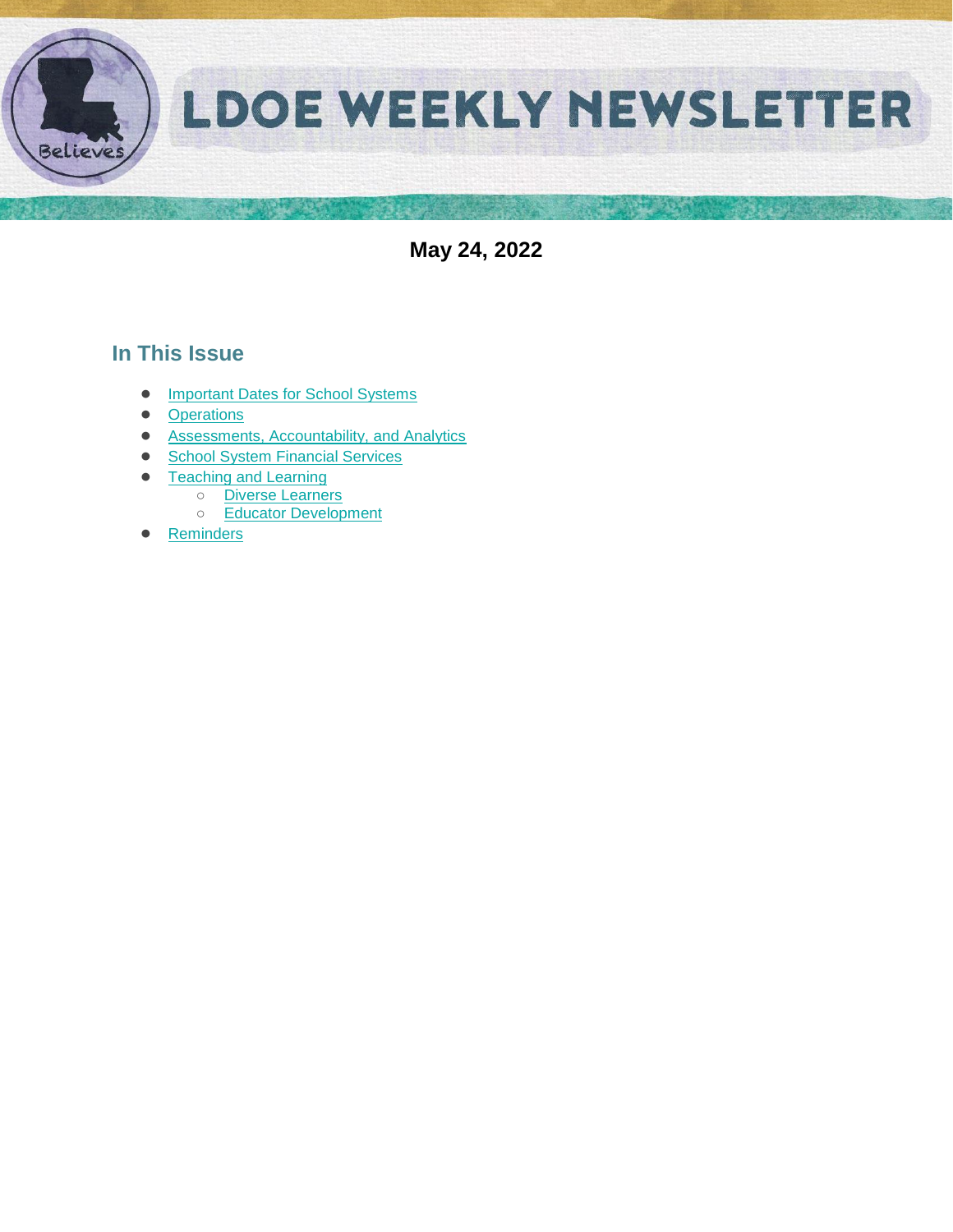# <span id="page-1-0"></span>**Important Dates for School Systems**

| <b>Office Hours</b>                                                                                                                                              |                      |  |  |
|------------------------------------------------------------------------------------------------------------------------------------------------------------------|----------------------|--|--|
| <b>Office Hours Title</b>                                                                                                                                        | <b>Zoom Link</b>     |  |  |
| Data Coordinator Office Hours                                                                                                                                    | May 26 at 1 p.m.     |  |  |
| P-EBT Data Managers Office Hours                                                                                                                                 | June 7 at 10 a.m.    |  |  |
| Early Childhood Lead Agencies Office Hours                                                                                                                       | June 7 at 3 p.m.     |  |  |
| <b>Assessment and Accountability Office Hours</b>                                                                                                                | June 7 at 3:45 p.m.  |  |  |
| K-2 Learning Year: Phase 1 Office Hours                                                                                                                          | June 15 at 12 p.m.   |  |  |
| <b>Monthly Calls*</b>                                                                                                                                            |                      |  |  |
| <b>Monthly Call Title</b>                                                                                                                                        | <b>Zoom Link</b>     |  |  |
| <b>Education Technology Monthly Call</b>                                                                                                                         | May 26 at 9 a.m.     |  |  |
| <b>Nutrition Support Monthly Call</b>                                                                                                                            | June 7 at 1 p.m.     |  |  |
| <b>Charter Authorizers Monthly Call</b>                                                                                                                          | June 8 at 11 a.m.    |  |  |
| <b>BESE Authorized Charter School Monthly Call</b>                                                                                                               | June 8 at 3 p.m.     |  |  |
| Data Coordinator Monthly Call                                                                                                                                    | June 9 at 1 p.m.     |  |  |
| <b>Student Well-Being Monthly Call</b>                                                                                                                           | June 15 at 9:30 a.m. |  |  |
| Nonpublic Monthly Call                                                                                                                                           | June 15 at 3 p.m.    |  |  |
| Federal Support and Grantee Relations Monthly Cal                                                                                                                | June 16 at 10 a.m.   |  |  |
| Legislative and Policy Support Monthly Call                                                                                                                      | June 20 at 10 a.m.   |  |  |
| Assessment and Accountability Monthly Call                                                                                                                       | June 21 at 3:45 p.m. |  |  |
| *Monthly call presentations are available in the School Improvement Library. View the School System<br>Support Calendar to access a complete schedule of events. |                      |  |  |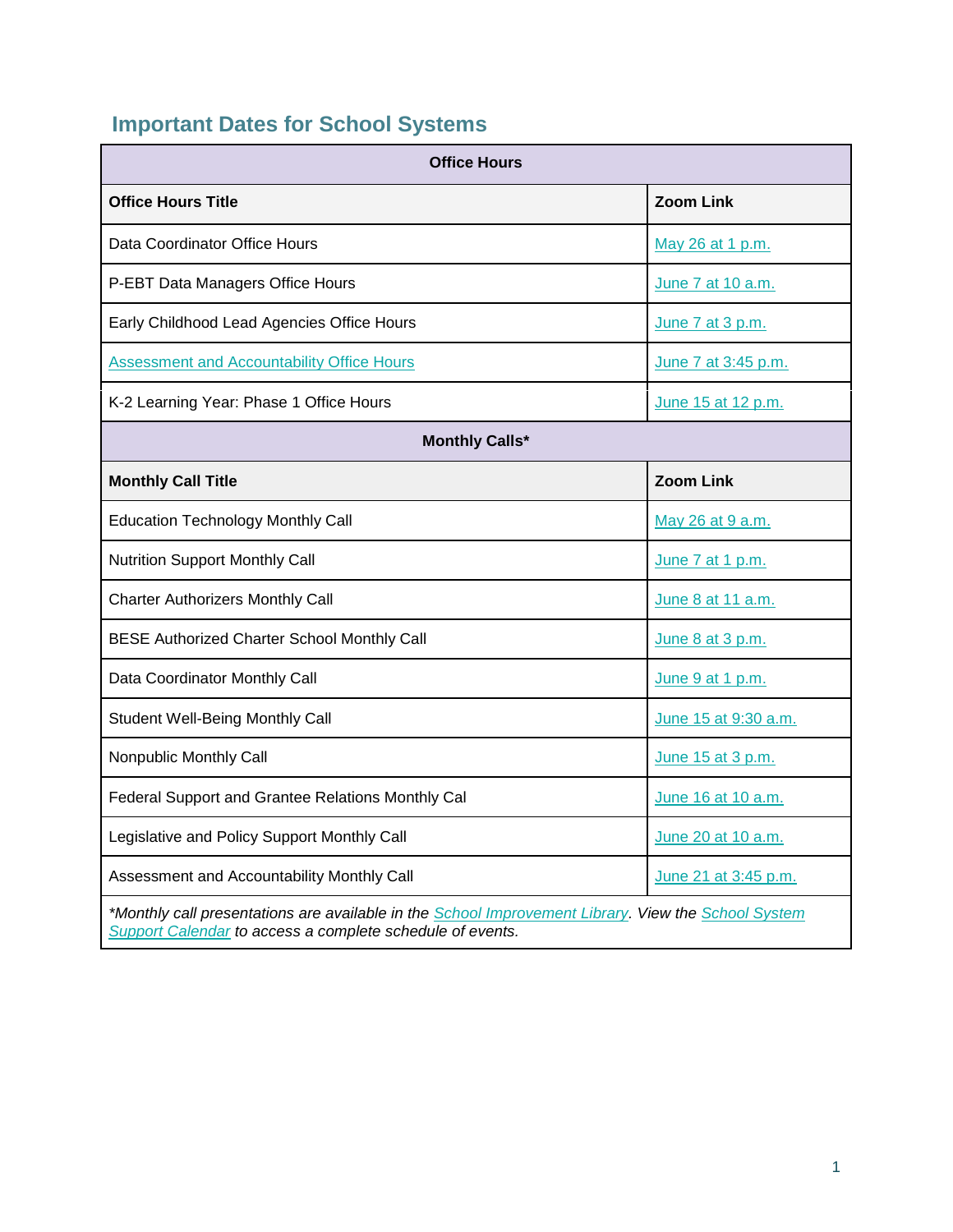## <span id="page-2-0"></span>**Operations**

## **2021–22 High Cost Services Round 1 Grant Allocations Visible in eGMS**

**Please share with IDEA directors, federal program directors and business managers**.

High Cost Services (HCS) Round 1 allocations are now visible in eGMS. School systems with an approved application can now create a budget by creating an amendment in the HCS Round 1 application in eGMS. School systems must create this amendment to include all students for whom an allocation was received. Budget amendments will be reviewed for eligibility and allowability as they are submitted.

Please note that MFP/state funds included in this allocation will expire and will no longer be available as of June 30. Additionally, all claims are due and must be submitted in eGMS by July 15.

Please contact [ldoe.grantshelpdesk@la.gov](mailto:ldoe.grantshelpdesk@la.gov) with questions.

# **System Open for Education Excellence Fund (EEF) 6/30 Periodic Expense Report (PER) Submissions**

#### **Please share with EEF contacts.**

The eGMS system is open to begin submitting EEF 6/30 PERs. If your school or agency received a payment from the 2021-2022 Education Excellence Fund (EEF) this year, please be advised of the following important dates: **June 30** is the deadline for EEF recipients to obligate EEF funds and **July 15** is the deadline for EEF recipients to submit Final 6/30 PERs.

Please note that Final PERs are used to calculate EEF allocations for the following year. If the Final PER is not submitted **by July 15**, EEF recipients may experience delays in accessing their EEF funds for 2022-2023.

**Reminder:** In PER, on the first tab (labeled Expenditure Obligation Summary), please check Final Expenditure checkbox at the bottom when final. Check that. Otherwise the PER will not be reported as final and will have to be corrected and resubmitted.

For assistance in preparing your Final 6/30 PER for EEF, please refer to the training section of the [eGMS](https://egmsp.doe.louisiana.gov/LDEGMSWeb/Logon.aspx)  [Logon page,](https://egmsp.doe.louisiana.gov/LDEGMSWeb/Logon.aspx) under the Tips & Reminders header: Preparing the Periodic Expense Report (PER).

Please contact [ldoe.grantshelpdesk@la.gov](mailto:ldoe.grantshelpdesk@la.gov) with questions.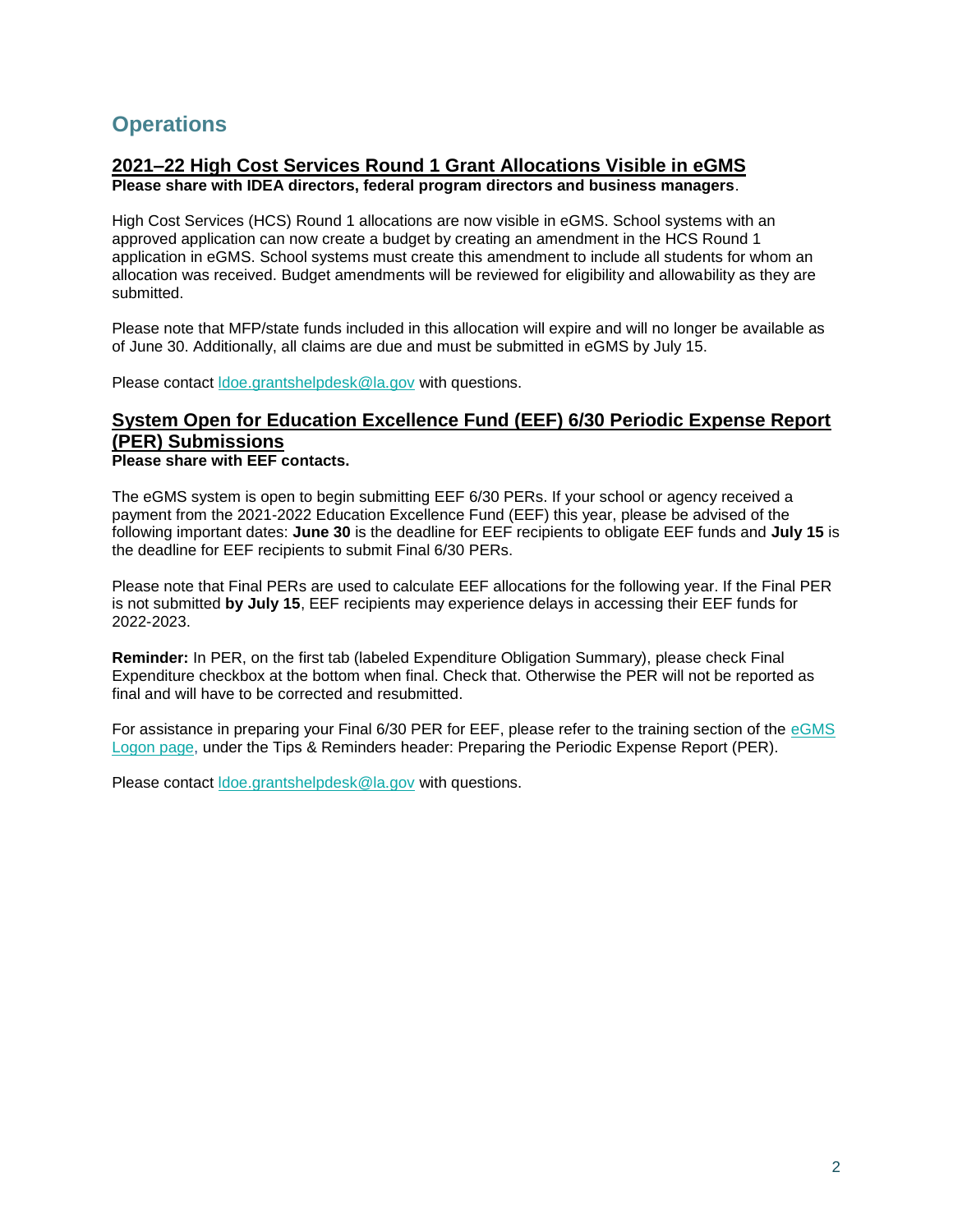# <span id="page-3-0"></span>**Assessments, Accountability and Analytics**

## **LEAP 2025**

**Please share this information with district test coordinators and school leaders.**

- LEAP Conversion Tables: Policy requires that the LEAP 2025 high school assessment be used as 15-30% of a student's final grade in the corresponding course for regular education students and as 5% for students with disabilities. The conversion tables provided by the department in 2021 have not been changed and should be used in 2022.
- June 9: Last day to request rescoring for LEAP 2025 high school assessments
	- See Test Coordinator manual pages 19-20 for eligible students and form.
	- All students tested as grade 12 have been automatically rescored.
- June 13-20: DRC INSIGHT Impending Zero Online Cleanup
- June 20-24: LEAP 2025 High School Summer Administration
	- Test schedules due to [assessment@la.gov](mailto:assessment@la.gov) by June 9
- Office Hours canceled May 31 and July 5

Please contact [assessment@la.gov](mailto:assessment@la.gov) with questions related to LEAP 2025.

## **GOLD (Birth-Age 5)**

**Please share with school and system leaders and early childhood educators.**

Mya 31: Last day to assess all children, ages birth-5, enrolled in public and nonpublic pre-K, Head Start, and child care centers that receive public funding and all children, ages 3-5, with an Individual Education Program (IEP), including children who receive speech services only, with [TeachingStrategies GOLD®.](https://www.louisianabelieves.com/docs/default-source/early-childhood/ts-gold-guidance.pdf?sfvrsn=58b6981f_22)

Please contact [assessment@la.gov](mailto:assessment@la.gov) with questions.

#### **Interests and Opportunities**

#### **Please share with accountability contacts and school leaders.**

The Interests and Opportunities menu for 2022-2023 is now posted in the accountability library. Please see below the most current timeline of events for Interests and Opportunities.

- April: Interests and Opportunities Course Codes list posted in [Accountability Library](https://www.louisianabelieves.com/resources/library/accountability)
- June: Updated FAQ and guidance posted to [Accountability Library](https://www.louisianabelieves.com/resources/library/accountability)
- August 15: Jotform survey opens for indicator selection
- November 4: Jotform survey closes for principals and school leaders
- November 21: Indicator validation due from superintendents or their designee
- March 1: Interests and Opportunities Data Review opens for documentation submission
- June 30: Interests and Opportunities Data Review closes for documentation submission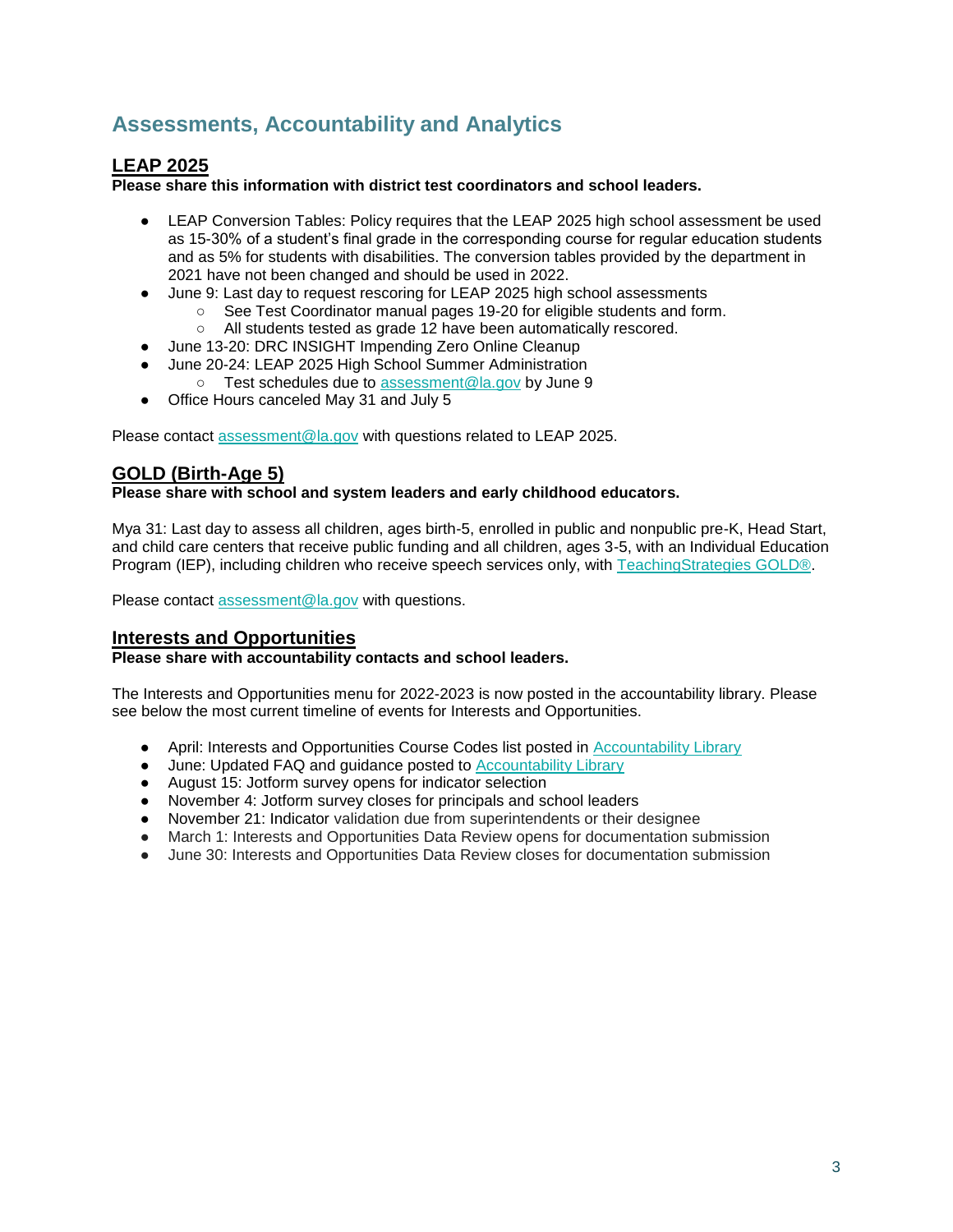# <span id="page-4-0"></span>**School System Financial Services**

## **Maintenance of Effort (MOE) Fiscal Requirements**

**Please share with business managers and finance Officials.**

Meeting yearly Maintenance of Effort (MOE) requirements is part of the business process to confirm compliance and determine eligibility of federal grant funds for ESSA and IDEA grants. The USDOE requires an annual review that determines if each LEA: 1) has not decreased spending of general fund dollars, and 2) is budgeting expenditures to meet the MOE standards. There are three MOE measurements submitted in the eGMS system:

- 2021 IDEA MOE Confirmation (Compliance) deadline for submission is **June 1, 2022**.
- 2023 ESSA MOE Verification deadline for submission is **July 15, 2022**.
- 2023 IDEA MOE Verification (Eligibility) deadline for submission is **July 15, 2022**.

#### **COVID Relief Funds and MOE**

Although school systems have received relief funds as a result of COVID-19, these funds do not affect the Maintenance of Effort requirements at the LEA level. LEAs are required to continue spending at levels to continue to meet all MOE requirements in accordance with previous federal regulations. Federal requirements have changed at the state level only.

#### **MOE Resources**

The [MOE Quick Reference Guide](https://www.louisianabelieves.com/docs/default-source/links-for-newsletters/maintenance-of-effort-quick-guide-for-egms-users-in-2022.pdf?sfvrsn=bb2e6518_2) is available to assist with those new to the MOE submission process. A [Local Only Funds Calculator](https://www.louisianabelieves.com/docs/default-source/links-for-newsletters/local-only-funds-calculatorc9b5035c8c9b66d6b292ff0000215f92.xlsx?sfvrsn=ba2e6518_2) is available to assist in completing the Local Only Funds section of the IDEA MOEs.

For questions regarding the MOE review process, contact [nakia.jason@la.gov.](mailto:nakia.jason@la.gov) For technical inquiries or support, contact [jason.berard@la.gov.](mailto:jason.berard@la.gov)

### **FY 2021-2022 Final MFP-Career Development Fund (CDF) Payments**

**Please share with business managers and finance officials.**

Final MFP-CDF payments for FY 2021-2022 will be released on or before the end of May 2022. Details regarding the payment amounts are available in the [MFP Library.](https://www.louisianabelieves.com/resources/library/minimum-foundation-program) 

Please contact [LDOEMFPhelpdesk@la.gov](mailto:LDOEMFPhelpdesk@la.gov) with questions.

#### **FY 2021-2022 Nonpublic Textbook Allocation**

**Please share with business managers and finance officials.**

**Reminder**: Public school systems should support nonpublic schools in their area via the Nonpublic Textbooks Allocation made available to purchase books and educational materials on behalf of the nonpublic schools. The FY 2021-2022 Nonpublic Textbooks Allocation is available to each school system in the Department's electronic grants management system (eGMS). Orders for textbooks, etc. must be delivered to (and received by) the eligible nonpublic school during the period of July 1, 2021 to June 30, 2022, in order to be eligible for reimbursement. Reimbursement requests must be submitted to the LDOE no later than July 15, 2022. Additional information is available in the [FY 2021-2022 Nonpublic Textbook](https://www.louisianabelieves.com/docs/default-source/links-for-newsletters/fy2021-22-nonpublic-textbook-allocation-guidelines-for-leas.pdf)  [Administration Program Reimbursements](https://www.louisianabelieves.com/docs/default-source/links-for-newsletters/fy2021-22-nonpublic-textbook-allocation-guidelines-for-leas.pdf) guidelines.

Please contact [nonpublicfinancehelpdesk@la.gov](mailto:nonpublicfinancehelpdesk@la.gov) with questions.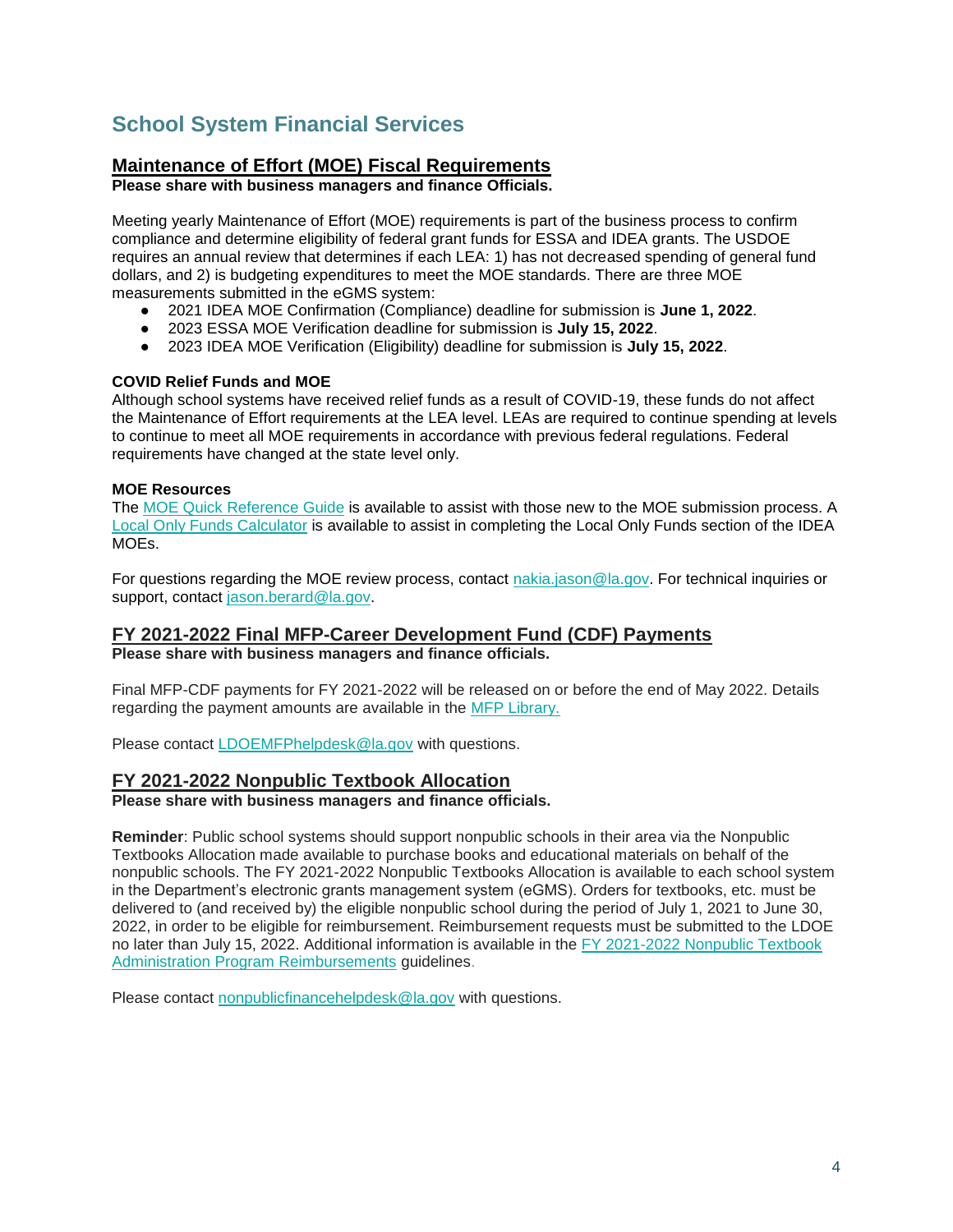# <span id="page-5-0"></span>**Teaching and Learning**

## <span id="page-5-1"></span>**Diverse Learners**

#### **Foundational Literacy Modules for Grades 4-8 Educators Registration Open Please share with system leaders, special education leaders, special educators, interventionists, EL educators**

The Department has partnered with Public Consulting Group (PCG) to offer five free asynchronous science of reading modules for grades 4 - 8 educators. The Professional Development Modules are focused on content that is teacher-friendly and provides the knowledge and skills necessary for intermediate and middle school classrooms instruction by applying age-appropriate science of reading strategies. The five topics include understanding the science of reading, exploring phonics and advanced word study, creating fluent readers, developing vocabulary and increasing reading comprehension. Modules will open monthly beginning at the end of May and remain available throughout the 2022 - 2023 school year. [Registration](https://forms.office.com/pages/responsepage.aspx?id=wxCx2SVMeUO5euJIk4zBe480GuvBKj1CvXxROcKQzeNUMlI4S0tDVFhPSkVXNU5DNkJDSlhXNkFHMy4u) is open and will remain open throughout the release.

Please contact [diverselearnersupport@la.gov](mailto:diverselearnersupport@la.gov) with questions.

#### **Guidance for Leading Inclusive Special Education Programs**

**Please share with school system leaders and special education directors/supervisors.**

This week, the Department released the fifth issue of Guidance for Leading Inclusive Special Education Programs: [Positive Behavioral Interventions and Supports.](https://www.louisianabelieves.com/docs/default-source/students-with-disabilities/guidance-for-leading-inclusive-special-education-programs---positive-behavior-intervention-supports-(may-2022).pdf) School system leaders are encouraged to review the guidance document with special education supervisors and attend the hour-long webinar to support implementation on [June 7 at 1 p.m.](https://ldoe.zoom.us/j/99772844385?pwd=S2Noek80VjFvOU5ZTG5pQTZOeTRNQT09)

Please contact [diverselearnersupport@la.gov](mailto:diverselearnersupport@la.gov) with questions.

### <span id="page-5-2"></span>**Educator Development**

#### **2021-2022 Mentor Waiver Application Please share with school and system leaders.**

The [2021-2022 Mentor Waiver Application](https://www.louisianabelieves.com/docs/default-source/professional-development/2021-2022-mentor-waiver-application-guide.pdf?sfvrsn=ad6c6718_2) will remain open until **11:59 p.m. on June 3**. An application should be submitted for any Mentor that must hold the waiver for the 2021-2022 school year before this time.

The 2022-2023 Mentor Credential Waiver Application will open during the summer for Mentors that need the waiver for the upcoming 2022-2023 school year.

The Department encourages Mentors requesting the waiver for multiple years to consider completing the requirements to hold the [Mentor Certification.](https://www.teachlouisiana.net/Checklist/Ancillary_Mentor_Teacher.pdf) 

Please contact [believeandprepare@la.gov](mailto:believeandprepare@la.gov) with questions.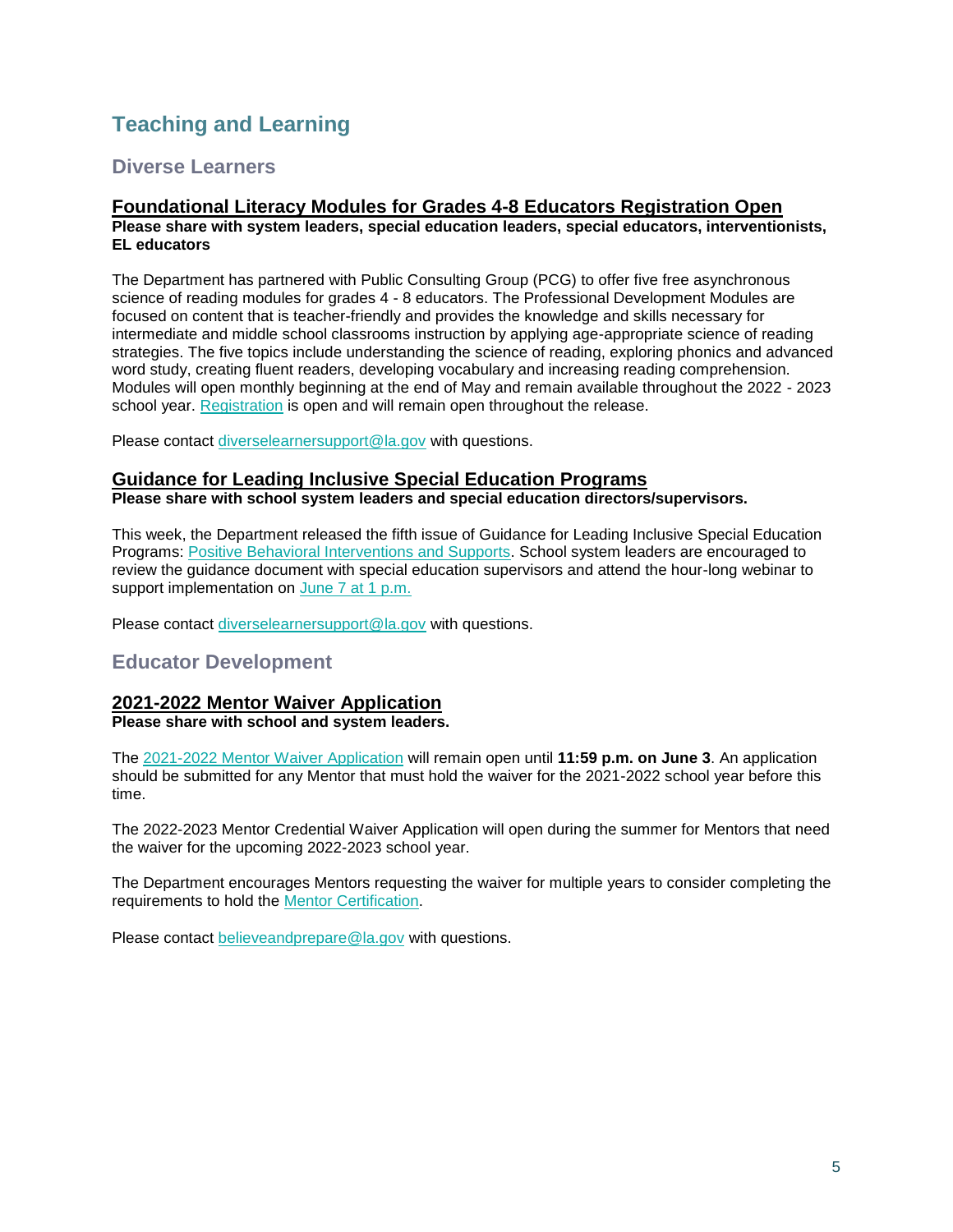## **Workforce Reporting Update**

#### **Please share with systems leaders, school leaders, human resource directors, security coordinators, and data managers.**

The Educator Workforce Dashboard will be released May 30. Please check with your data security coordinator if you have not yet been granted access. System and site leaders should make plans to attend the following trainings at Teacher Leader Summit:

- May 31 Workforce Reporting: Dashboard Best Practices
- June 1 Workforce Reporting: Welcome to EdLink 360

Additional trainings will be held this summer:

#### **Workforce Reporting: Welcome to EdLink 360 (accessing the dashboard)**

- **Meeting Date and Time:** June 14 at 10 a.m.
- **Meeting Link**: <https://zoom.us/j/8322783910?pwd=OGNjTTNXQTg4bUVqVHVaZHVET1gydz09>
- **Meeting ID#:** 832 278 3910
- **Meeting Passcode:** i3PfJs

#### **Workforce Reporting: Dashboard Best Practices (using the dashboard in your workflow)**

- **Meeting Date and Time:** July 12 at 10 a.m.
- **Meeting Link:** <https://zoom.us/j/8322783910?pwd=OGNjTTNXQTg4bUVqVHVaZHVET1gydz09>
- **Meeting ID#:** 832 278 3910
- **Meeting Passcode:** i3PfJs

#### **Combination Training: If you are unable to attend in June or July**

- **Meeting Date and Time:** August 9 at 10 a.m.
- **Meeting Link:** <https://zoom.us/j/8322783910?pwd=OGNjTTNXQTg4bUVqVHVaZHVET1gydz09>
- **Meeting ID#:** 832 278 3910
- **Meeting Passcode:** i3PfJs

Please contact [emily.smiley@la.gov](mailto:emily.smiley@la.gov) with questions.

### **K-2 Learning Year: Phase 1 Office Hours**

#### **Please share with systems leaders and school leaders.**

K-2 Learning Year: Phase 1 Office Hours provide additional support for systems implementing CLASS® or (TAP/Best Practices) observation rubrics. Upcoming topics follow.

**Teachstone overview of myTeachstone data and reporting platform** 

- **Meeting Date and Time:** June 15 at 12 p.m.
- **Meeting Link:**

<https://ldoe.zoom.us/j/98569851139?pwd=b0VGdTIvcThYWElZT3VnWWQzYU1kZz09>

- **Meeting ID#:** 985 6985 1139
- **Meeting Passcode:** 578203

#### **NIET overview of EE PASS data and reporting platform**

- **Meeting Date and Time:** June 29 at 12 p.m.
- **Meeting Link:**  <https://ldoe.zoom.us/j/98569851139?pwd=b0VGdTIvcThYWElZT3VnWWQzYU1kZz09> ● **Meeting ID#:** 985 6985 1139
- **Meeting Passcode:** 578203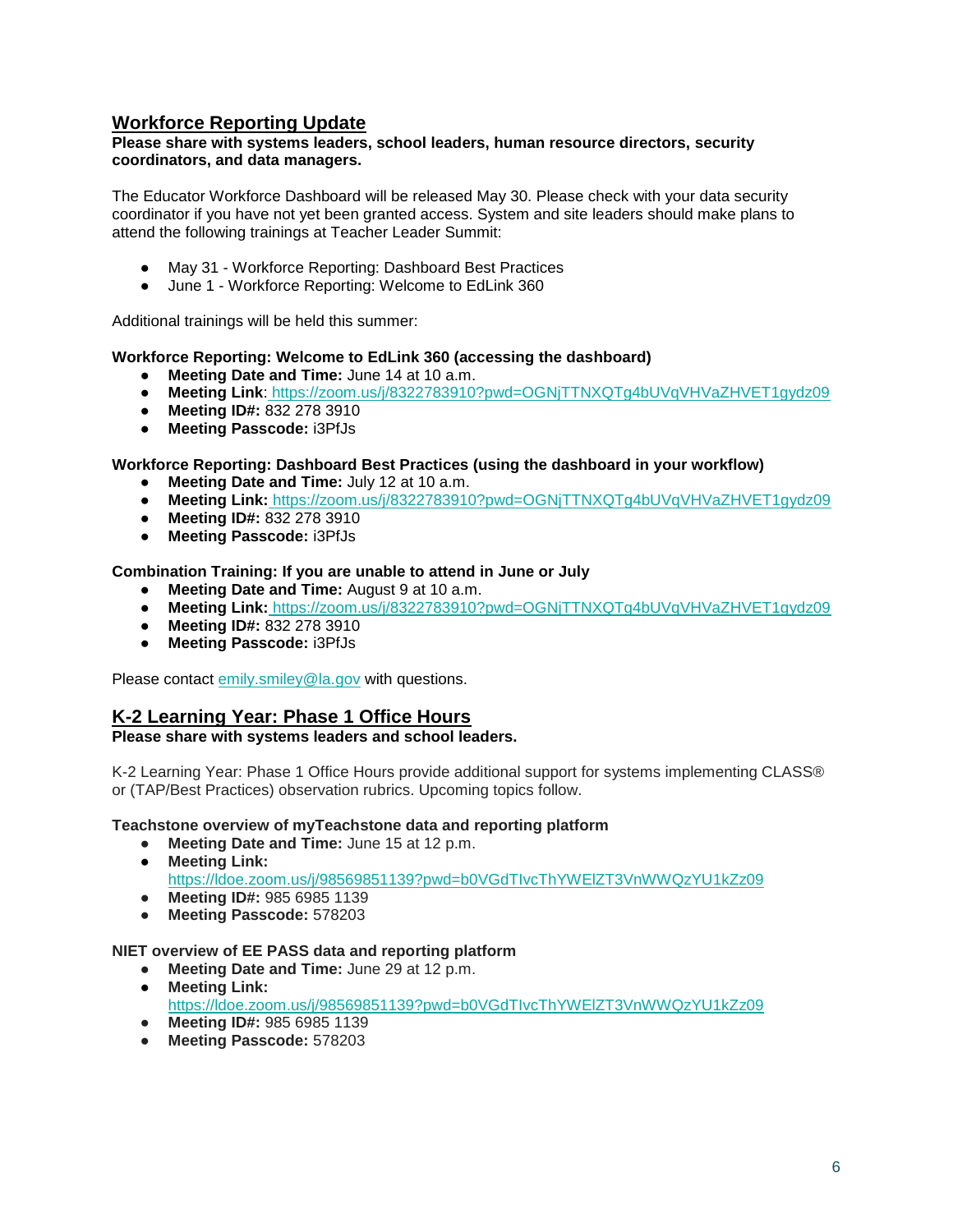**ULL Picard overview of Third-Party Observations** 

- **Meeting Date and Time:** July 13 at 12 p.m.
- **Meeting Link:**  <https://ldoe.zoom.us/j/98569851139?pwd=b0VGdTIvcThYWElZT3VnWWQzYU1kZz09>
- **Meeting ID#:** 985 6985 1139
- **Meeting Passcode:** 578203

Please contact [lori.pennison@la.gov](mailto:lori.pennison@la.gov) with questions.

#### **Teacher Leader Summit**

**Please share with teachers, principals, counselors, librarians, school and system leaders.** 

In less than seven days, Louisiana's educators will come together at the Teacher Leader Summit in New Orleans. Registered attendees will have the opportunity to hear from our [keynote speakers](https://www.louisianabelieves.com/docs/default-source/2022-teacher-leader-summit/keynote-speakers---tl-summit-2022.pdf) Stephen M.R. Covey and Juliana Urtubey.

All registered participants must reserve seats to attend [sessions](https://whova.com/embedded/event/i6u0jc%2FHaQPA8X9JKRdO22%2FvxgNOBGeJNdxPWRzFISM%3D/?utc_source=ems) during Summit. Session capacity is limited and available on a first come, first served basis. For details on how to reserve a seat and prepare for arrival, attendees should refer to the recommendations in the [Prepare for Arrival](https://www.louisianabelieves.com/docs/default-source/2022-teacher-leader-summit/prepare-for-arrival---tl-summit-2022.pdf) document.

Please contact [ldoeevents@la.gov](mailto:ldoeevents@la.gov) with questions.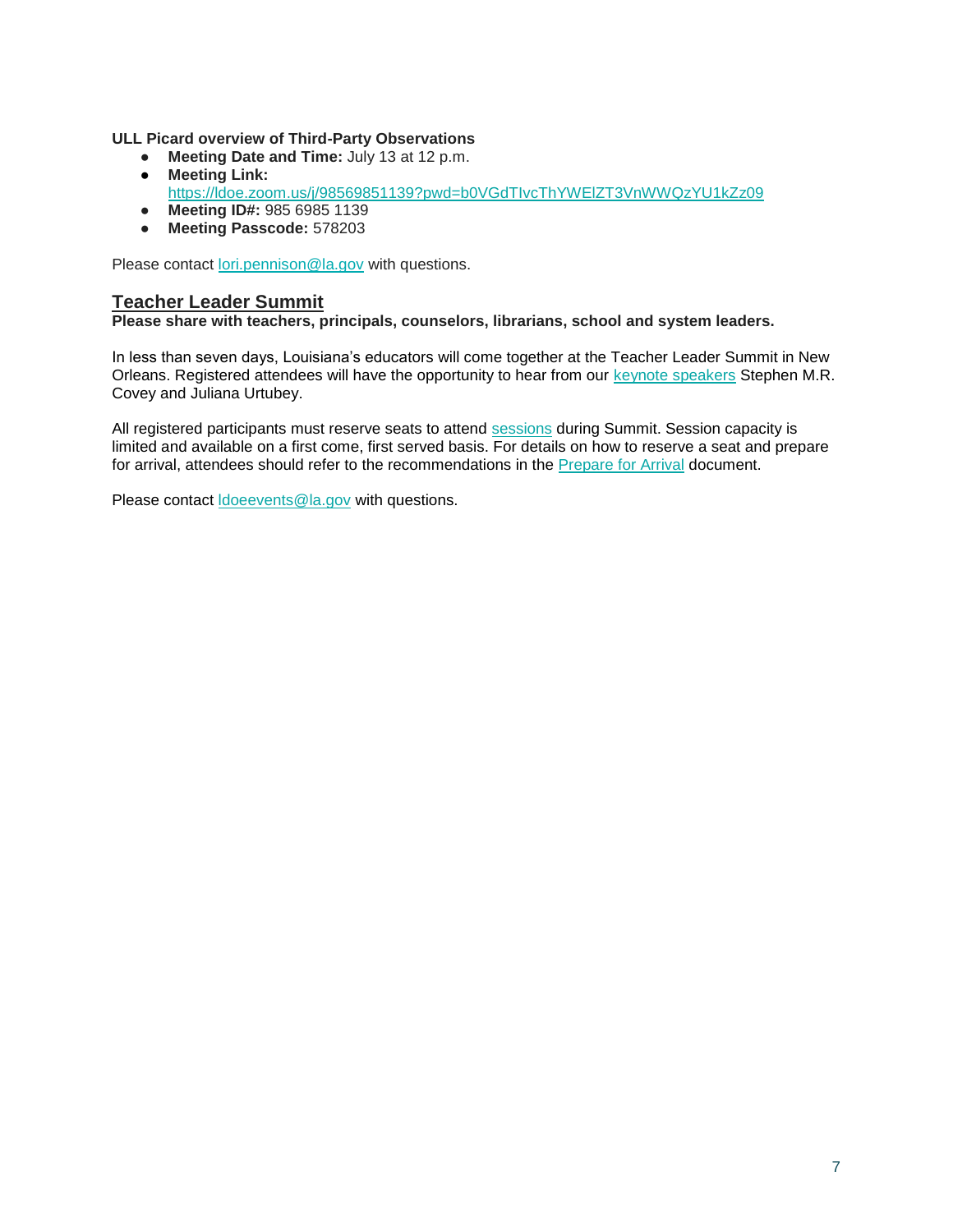## <span id="page-8-0"></span>**Reminders**

- [Assessment, Accountability and Analytics](#page-9-0)
- [Teaching and Learning](#page-10-0)
	- [Academic Content](#page-10-1)
	- [Diverse Learners](#page-10-2)
	- o [Educator Development](#page-11-0)
	- o [School Improvement](#page-13-0)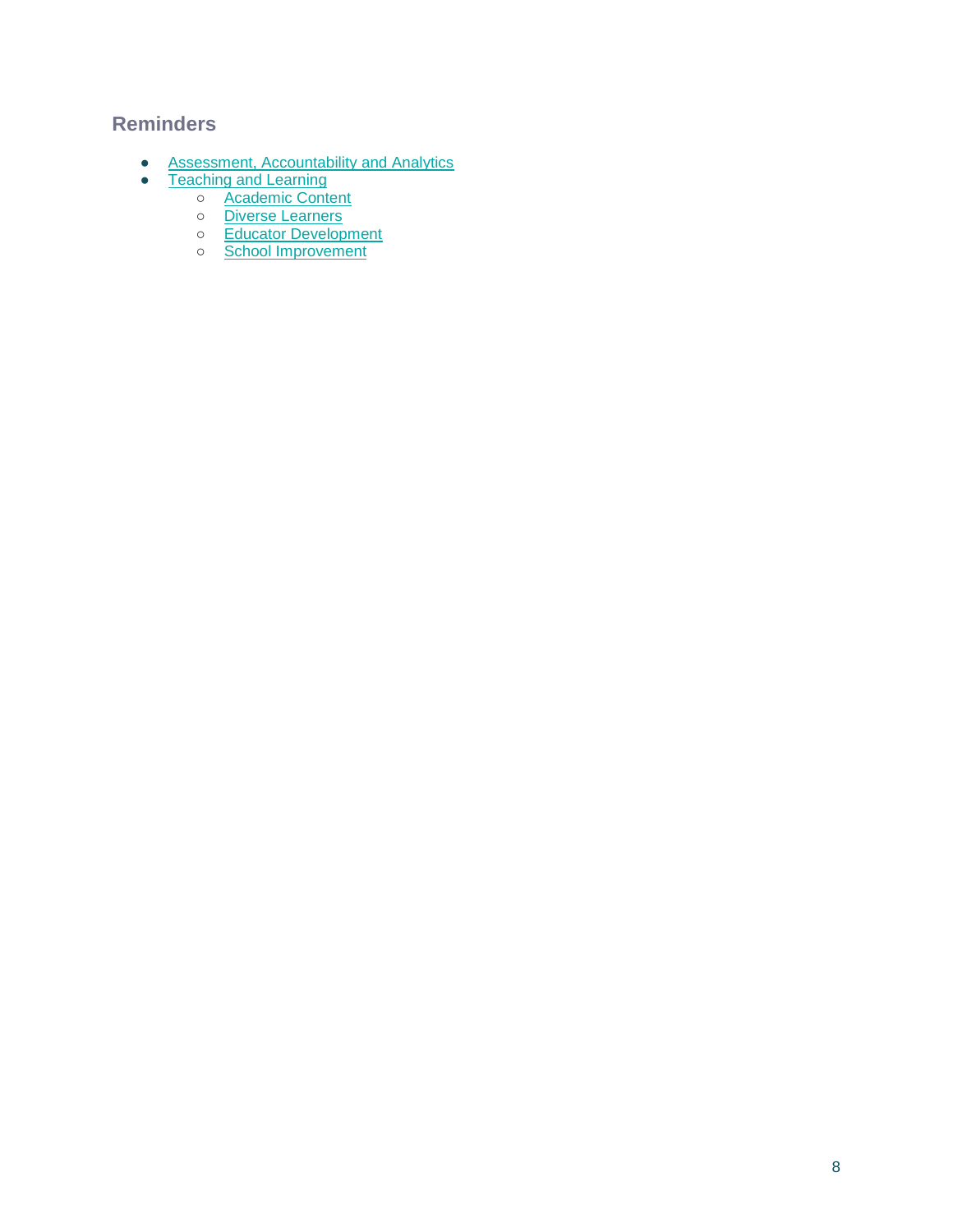# <span id="page-9-0"></span>*Assessment, Accountability and Analytics*

### **Louisiana Assessment Literacy Initiative**

**Please share this announcement with school system leaders and school leaders.**

The LDOE, in partnership with the Center for Assessment, launched the Assessment Literacy Initiative in the 2021–2022 school year. The goal of the Initiative is to cultivate assessment literacy among Louisiana educators in order to improve student learning.

The LDOE is expanding the Initiative for the 2022–2023 school year and will partner with up to 20 teams of educators from across the state. Each team will include one school system leader, one school leader, and two teachers (one ELA and one social studies). Teams will participate in a series of professional learning modules throughout the year that will consist of six 3-hour virtual sessions, with independent practice activities between sessions. To apply, school leaders should complete th[e](https://docs.google.com/forms/d/e/1FAIpQLSc8wPVFqk3Qb062CCda0bGbANSellkZSzrizltgLqMdvPPreQ/viewform?usp=sf_link) [interest survey](https://docs.google.com/forms/d/e/1FAIpQLSc8wPVFqk3Qb062CCda0bGbANSellkZSzrizltgLqMdvPPreQ/viewform?usp=sf_link) by **June 30, 2022**.

To learn more, attend the session Assessment Literacy: Transforming Assessment Conversations at the Teacher Leader Summit, where participants from the first year of the Louisiana's Assessment Literacy Initiative will share what they learned and how it affected assessment practices.

Please contact [assessment@la.gov](mailto:assessment@la.gov) with questions.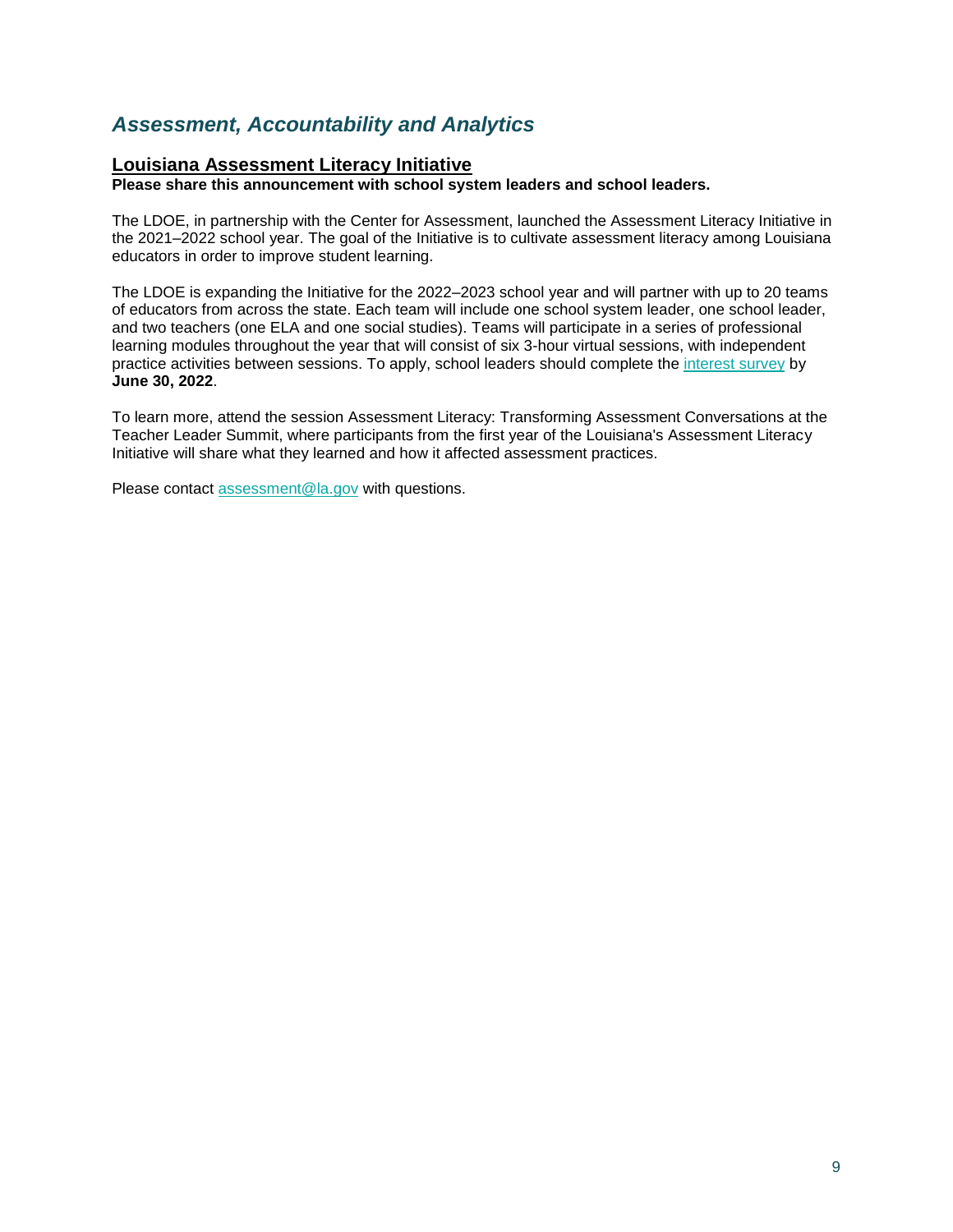# <span id="page-10-0"></span>*Teaching and Learning*

## <span id="page-10-1"></span>**Academic Content**

#### **Instructional Support: Instructional Material Reviews Please share with content supervisors and administrators.**

The Department conducts ongoing reviews of instructional materials to support school systems in adopting curricula in all core subjects. Newly rated Tier 1 materials are listed below. All tiered reviews can be found on the [Annotated Reviews](http://www.louisianabelieves.com/academics/ONLINE-INSTRUCTIONAL-MATERIALS-REVIEWS/curricular-resources-annotated-reviews) webpage. The status of all instructional materials submissions can be found in the [Weekly Report.](https://www.louisianabelieves.com/docs/default-source/curricular-resources/online-instructional-materials-reviews.pdf?sfvrsn=a26b841f_654)

| <b>Publisher</b>         | <b>Title and Grade Levels</b>      |      | Core Subject   Tiered Rating |
|--------------------------|------------------------------------|------|------------------------------|
| <b>Achievement First</b> | Achievement First Math, Grades K-4 | Math | Tier 1                       |

Please contact [louisianacurriculumreview@la.gov](mailto:LouisianaCurriculumReview@la.gov) with questions.

## <span id="page-10-2"></span>**Diverse Learners**

## **Special Education Advisory Panel Application Open**

**Please share with special education leaders, educators, parents and community stakeholders.**

The [Special Education Advisory Panel](https://www.louisianabelieves.com/docs/default-source/academics/special-education-advisory-panel-(seap)-overview.pdf?sfvrsn=8bfd891f_42) (SEAP) [application](https://www.louisianabelieves.com/docs/default-source/students-with-disabilities/seap-member-vacancy-announcement-and-application.pdf?sfvrsn=4ea76618_12) is now open. SEAP advises and assists the Louisiana Department of Education with the provision of free and appropriate public education for individuals with disabilities. It exists by authority of the Individuals with Disabilities Education Act (IDEA) to provide guidance on special education programs and services. Interested applicants can find the vacant roles and more information in the [vacancy announcement and application,](https://www.louisianabelieves.com/docs/default-source/students-with-disabilities/seap-member-vacancy-announcement-and-application.pdf?sfvrsn=4ea76618_12) and interested applicants should apply during the month of May 2022.

Please contact [specialeducation@la.gov](mailto:specialeducation@la.gov) with questions.

### **Partnerships for Success Guide Request for Applications**

**Please share with school system leaders, special education directors and interested vendors.**

The [Partnerships for Success Guide](https://www.louisianabelieves.com/docs/default-source/students-with-disabilities/partnerships-for-success-guide.pdf?sfvrsn=3af99d1f_2) is a vetted list of organizations who provide school systems support in meeting the specialized support and related service needs of students with disabilities. Annually, the department releases a request for applications for local and national organizations to apply as potential providers in the guide. Th[e](https://docs.google.com/forms/d/e/1FAIpQLSdHatVDhfasD3Y6NtUJnMJaVzs8S41zLuFjqnSNeLhIA50ssQ/viewform?usp=sf_link) [application](https://docs.google.com/forms/d/e/1FAIpQLSdHatVDhfasD3Y6NtUJnMJaVzs8S41zLuFjqnSNeLhIA50ssQ/viewform?usp=sf_link) is now open and closes on July 1, 2022.

Please contact [specialeducation@la.gov](mailto:specialeducation@la.gov) with questions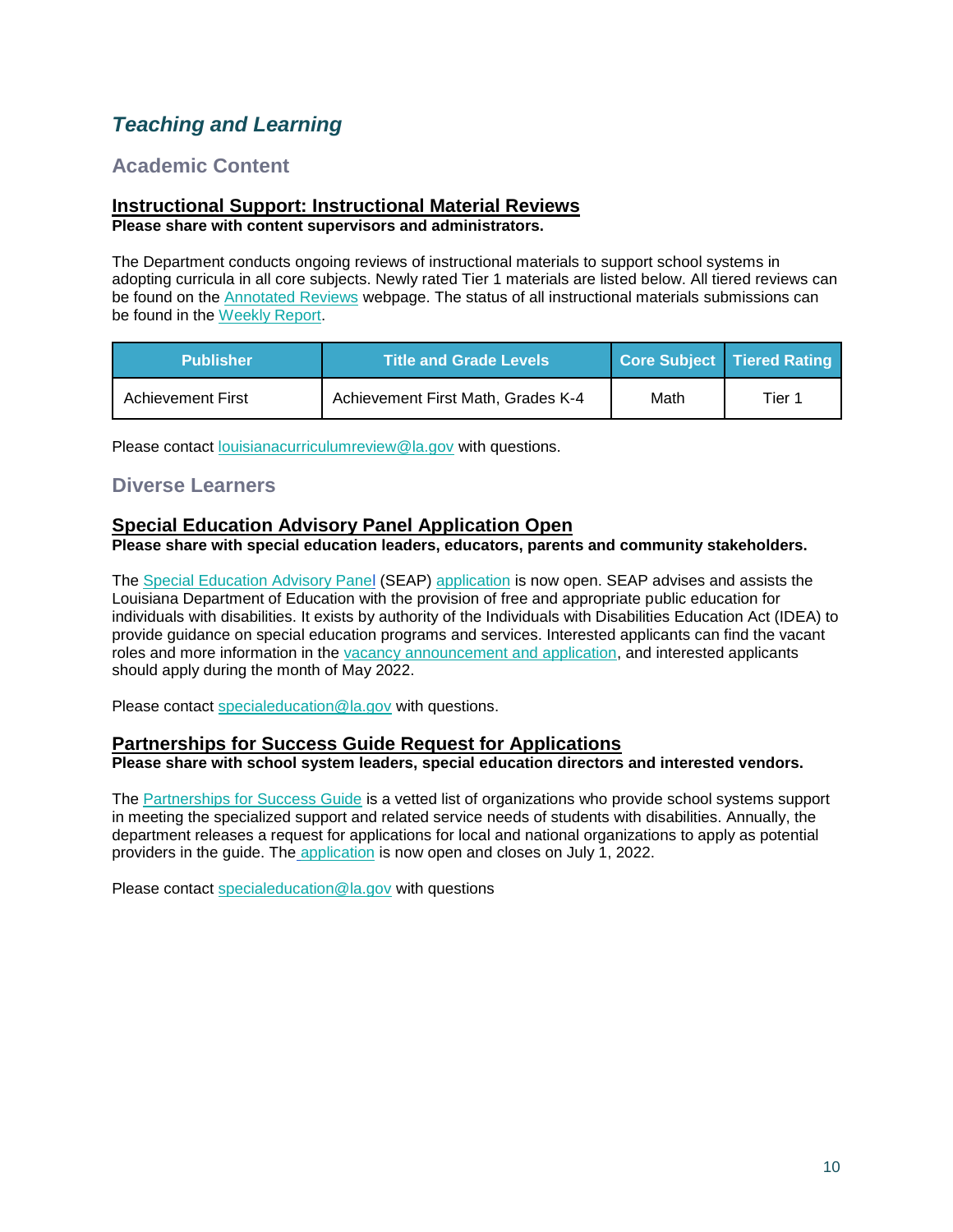## <span id="page-11-0"></span>**Educator Development**

### **Recruitment, Recovery, and Retention Teacher Survey**

**Please share with school system leaders, principals, and teachers.**

The Department in conjunction with the Region 14 Comprehensive Center, an outside organization that is a partner with the LDOE in improving education in our state, is providing the opportunity for teachers to describe their experiences and perceptions as well as offer suggestions on issues related to teacher recruitment, recovery, and retention.

**Teachers** are asked to complete this short [survey](https://survey.alchemer.com/s3/6839519/Region-14-CC-Teacher-Recruitment-Retention-and-Recovery-Survey) by **June 10.**

Please contact [louisianaleaders@la.gov](mailto:louisianaleaders@la.gov) with questions.

## **Recruitment and Retention Funding Strategies**

**Please share with school system leaders.**

As school systems continue to use ESSER funds to address recruitment and retention issues, the [Achieve! Planning Guide for School Systems](https://www.louisianabelieves.com/docs/default-source/operations/achieve!-planning-guidance.pdf?sfvrsn=25d36718_24) shares several links to reference guidance on spending. As systems are planning for summer learning activities, please note that planning and implementing activities related to summer learning is an allowable expense using ESSER funds. Listed below are links school systems can reference for guidance on spending.

- **[Achieve Compensation Guidance](https://www.louisianabelieves.com/docs/default-source/achieve/achieve!-compensation-guidance.pdf?sfvrsn=d4ce6718_8)**
- Achieve Allowable Uses
- [Achieve ESSER II & III Funding Allowability and Cost Guidance Crosswalk](https://www.louisianabelieves.com/docs/default-source/achieve/achieve!-esser-ii-iii-funding-allowability-and-cost-guidance-crosswalk.pdf?sfvrsn=c5c16718_6)
- **[Additional Staff](https://www.louisianabelieves.com/docs/default-source/achieve/achieve!-hiring-investment-examples.pdf?sfvrsn=60fb6718_2)**

Please contact [brandy.branigan@la.gov](mailto:brandy.branigan@la.gov) with recruitment and retention questions, and [ldoe.grantshelpdesk@la.gov](mailto:LDOE.GrantsHelpdesk@la.gov) with funding questions.

### **New Teacher Experience: Summer Kick Off**

**Please share with system leaders.**

The Louisiana Department of Education will host a Summer Kick-off for the New Teacher Experience on **July 25, 2022** from 9 a.m. - 4 p.m. in Baton Rouge, LA for 300 first year teachers. The goals of the event are to:

- Welcome new teachers to the profession.
- Understand the components of Louisiana's New Teacher Experience.
- Engage in professional learning around topics relevant to new teachers.
- Provide statewide networking opportunities for new teachers.

Registration for this event will be first come, first served. The registration will open on **Tuesday, June 7**  and close **Friday, July 8** or once capacity is reached, whichever comes first.

School systems must have the name and email address of new teachers in order to register for this event. The link for registering will be included in the June 7 weekly newsletter.

Please contact [laurie.carlton@la.gov](mailto:laurie.carlton@la.gov) with questions.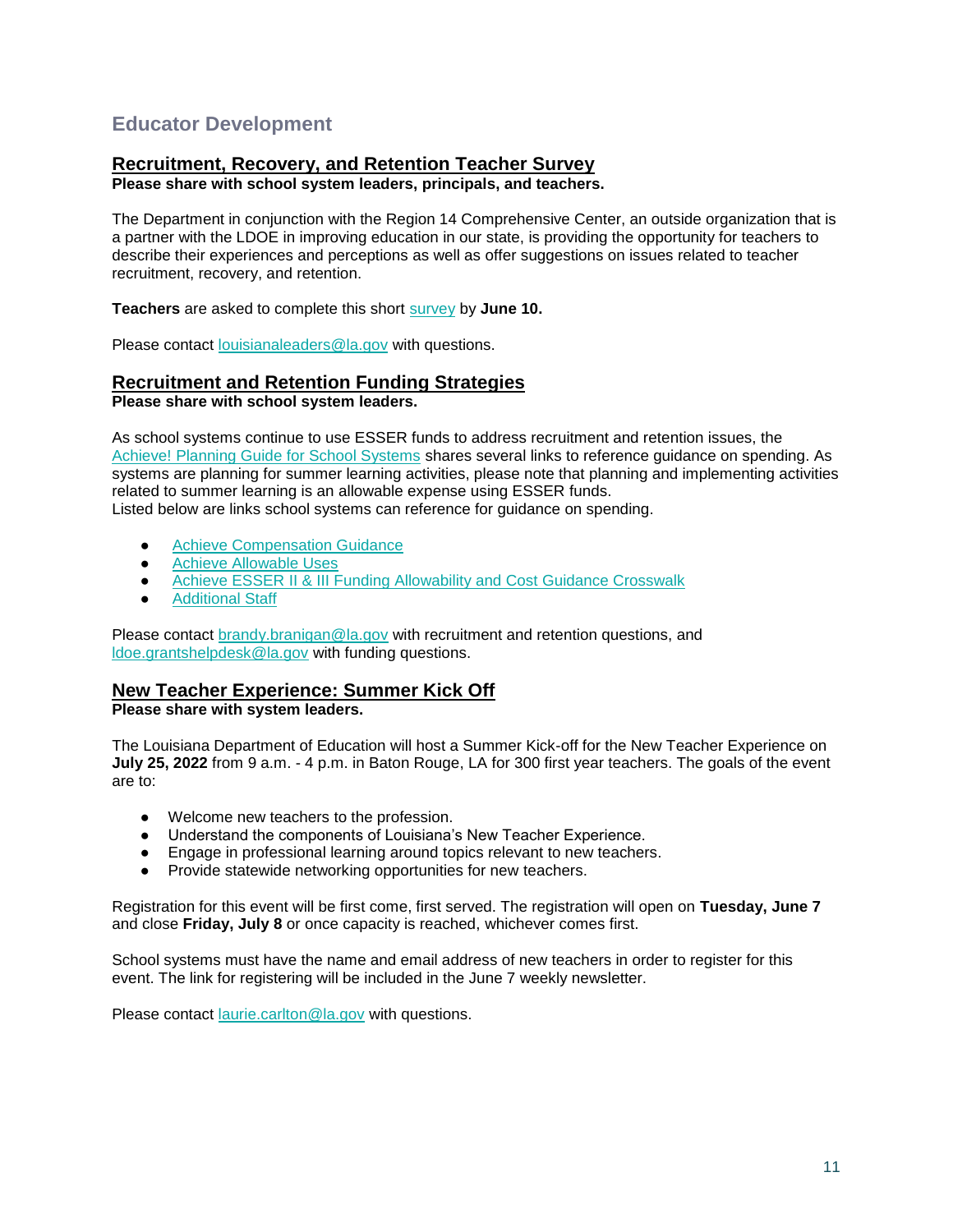## **Summer Learning Programs**

#### **Please share with summer learning program coordinators.**

School systems should be in the final stages of planning their summer learning programs using the planning checklist located in the [Summer Learning Program Guidance.](https://www.louisianabelieves.com/docs/default-source/academics/summer-learning-program-guidance-2021.pdf?sfvrsn=9f5a6618_2) Beginning this summer, all CIR/UIR-A schools are required to implement summer learning programs.

Similar to data collected from Summer 2021, systems should expect to share information about student outcomes. These indicators include:

| Category                                  | <b>Examples</b>                                                                                    |
|-------------------------------------------|----------------------------------------------------------------------------------------------------|
| Curriculum-Embedded Assessments for Math* | Number of math lessons completed<br>$\bullet$                                                      |
| Curriculum-Embedded Assessments for ELA*  | Number of ELA lessons completed<br>$\bullet$<br>Unit Assessments in ELA Guidebooks<br>$\bullet$    |
| <b>Literacy Screeners</b>                 | Screeners approved by the Department (Acadience<br>$\bullet$<br>Reading, DIBELS 8th, STEEP, STEP). |
| Early Childhood Assessments               | <b>TS Gold®</b>                                                                                    |
| Other Indicators                          | Writing samples<br>Social-Emotional Program Data                                                   |

\* Required

Please contact [keisha.thomas2@la.gov](mailto:Keisha.Thomas2@la.gov) with questions.

## **CIS Teacher and Staff Evaluations**

**Please share with systems leaders, school leaders, human resource directors, and data directors.**

The teacher evaluation upload window is open. Systems are encouraged to begin finalizing teacher and staff evaluations. The Compass Information System (CIS) will shut down for the 2021-2022 school year on September 1, 2022. Following this date, no teacher evaluation data for the 2021-2022 school year will be able to be amended or added. Please prepare to complete the following no later than August 26, 2022, in [CIS:](https://leads13.doe.louisiana.gov/hcs/FrameWork.aspx)

- Enter and rate both SLTs for teachers and staff.
- Enter professional practice scores (for 2021-2022 only, if the evaluated person scored "Effective: Proficient" or "Highly Effective" (2.5 and above), enter the single score twice).
- Finalize evaluations for VAM and non-VAM teachers; final evaluation scores will recalculate after VAM is complete.

It is also encouraged to enter professional practice scores for leaders and ensure that SLTs are set.

Resources for [evaluation uploads](https://www.louisianabelieves.com/docs/default-source/teaching/compass-information-system-evaluation-upload-guide.pdf?sfvrsn=2c216718_8) are located in the [Compass Library.](https://www.louisianabelieves.com/resources/library/compass) 

Please contact [compass@la.gov](mailto:compass@la.gov) with questions.